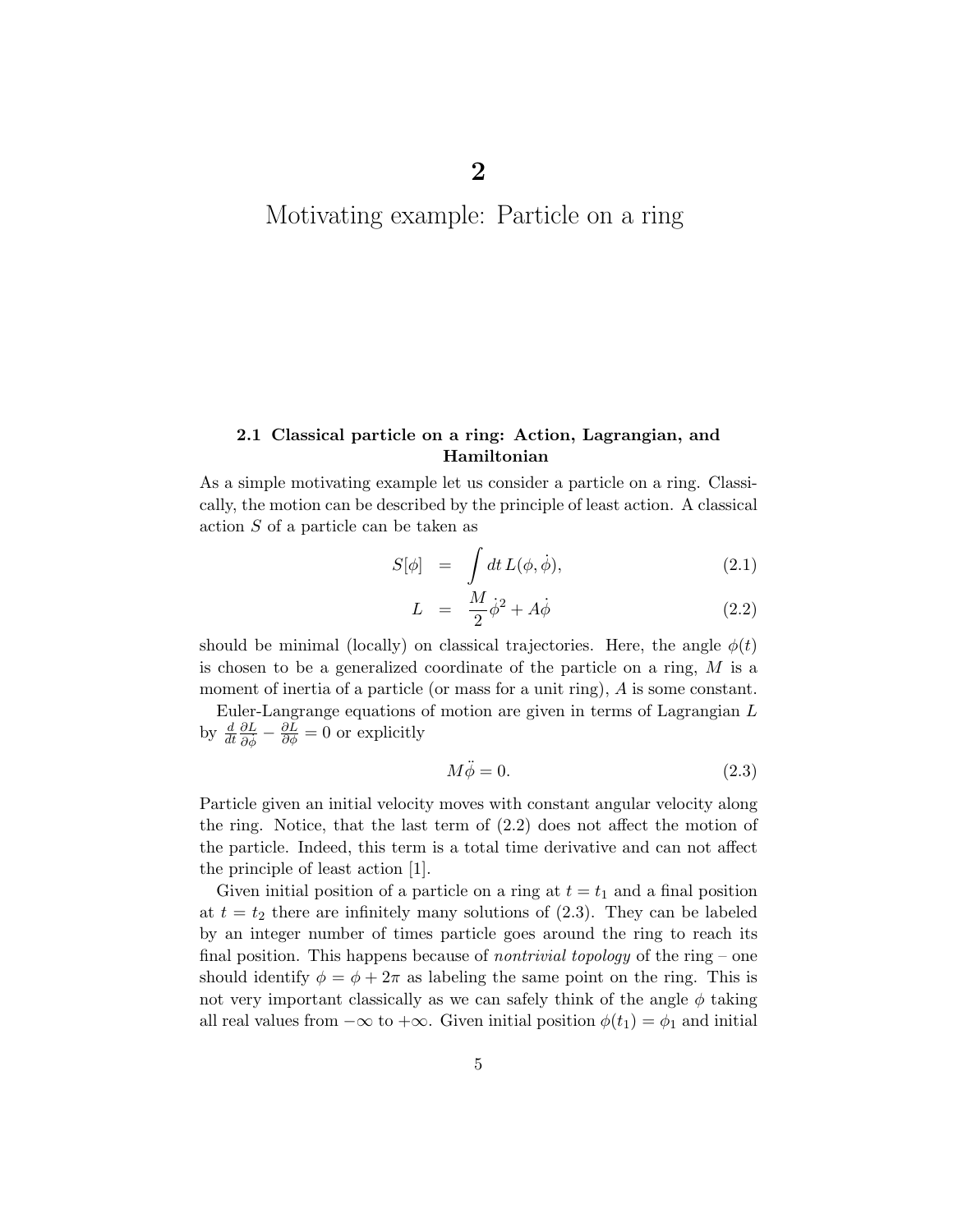velocity  $\dot{\phi}(t_1) = \omega_1$  one can unambiguously determine the position of the particle  $\phi(t)$  at all future times using (2.3).

Let us now introduce the momentum conjugated to  $\phi$  as

$$
p = \frac{\partial L}{\partial \dot{\phi}} = M\dot{\phi} + A \tag{2.4}
$$

and the Hamiltonian as

$$
H = p\dot{\phi} - L = \frac{1}{2M}(p - A)^2.
$$
 (2.5)

Corresponding Hamilton equations of motion

$$
\dot{\phi} = \frac{1}{M}(p - A), \tag{2.6}
$$

$$
\dot{p} = 0 \tag{2.7}
$$

are equivalent to (2.3).

Notice that although the parameter A explicitly enters Hamiltonian formalism it only changes the definition of generalized momentum  $M\dot{\phi} + A$ instead of more conventional  $M\dot{\phi}$ . It does not change the solution of equations of motion and can be removed by a simple canonical transformation  $p \rightarrow p + A$ . We will see below that this changes for a *quantum* particle.

# 2.2 Quantum particle on a ring: Hamiltonian and spectrum

Let us now consider a quantum particle on a ring. We replace classical Poisson's bracket  $\{p, \phi\} = 1$  by quantum commutator  $[p, \phi] = -i\hbar$  and use φ-representation, i.e., we describe our states by wave functions on a ring  $\psi(\phi)$ . In the following we will put  $\hbar = 1$ . In this representation we can use  $p = -i\partial_{\phi}$  and rewrite (2.5) as a quantum Hamiltonian

$$
H = \frac{1}{2M} \left( -i\partial_{\phi} - A \right)^2.
$$
 (2.8)

The eigenstates and eigenvalues of this Hamiltonian are given by solutions of stationary Schrödinger equation  $H\psi = E\psi$ . We impose *periodic boundary conditions* requiring  $\psi(\phi + 2\pi) = \psi(\phi)$ , i.e., the wave function is required to be a single-valued function on the ring. The eigenfunctions and eigenvalues of (2.8) are given by

$$
\psi_m = e^{im\phi},\tag{2.9}
$$

$$
E_m = \frac{1}{2M}(m - A)^2, \tag{2.10}
$$

where  $m = 0, \pm 1, \pm 2, \ldots$  is any integer number - the quantized eigenvalue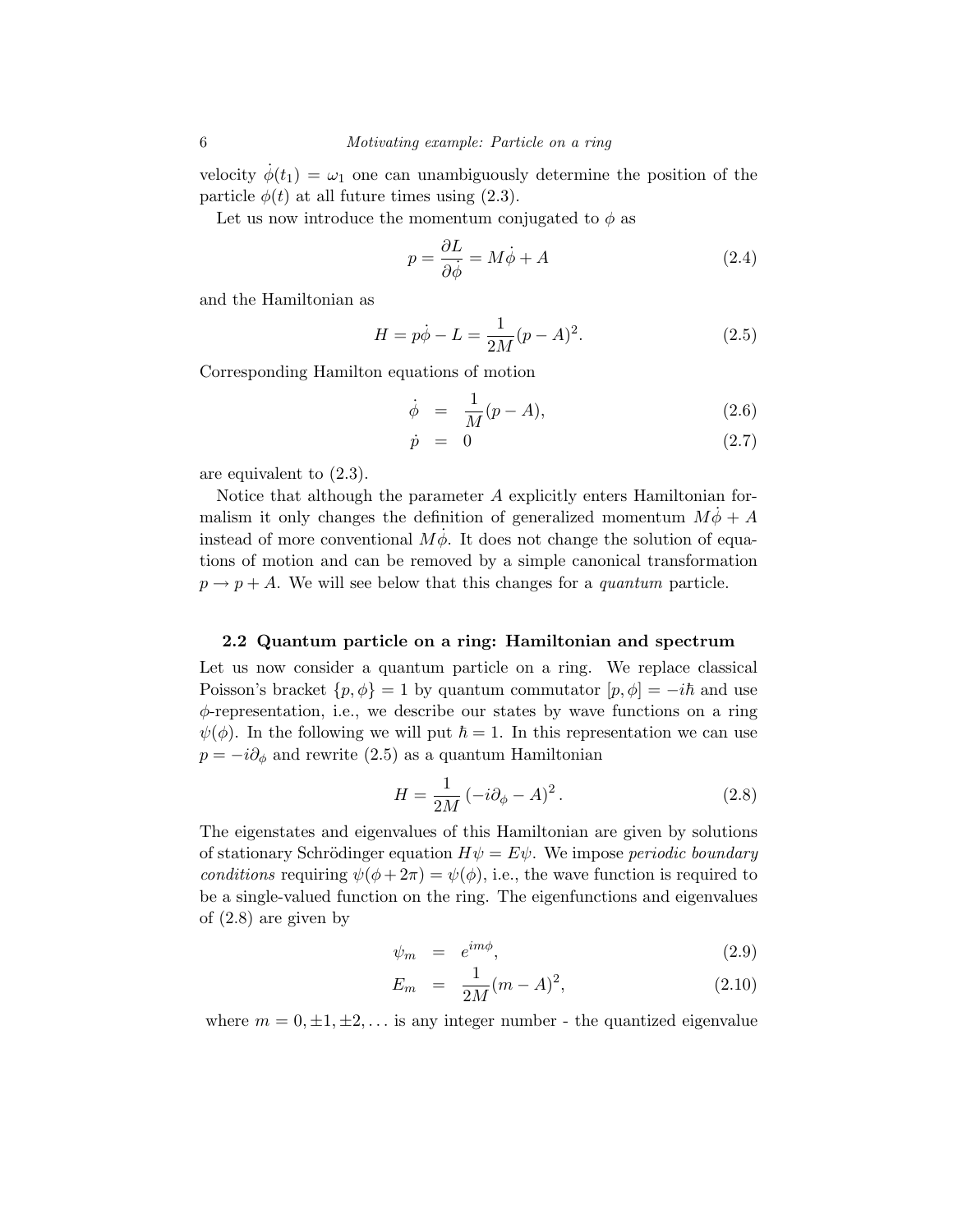

Fig. 2.1. The spectrum of the particle on a ring is shown for  $2\pi A = \theta = 0, \pi, \pi/2$ respectively. The classical energy  $E(p)$  is represented by a parabola and does not depend on the parameter A.

of the momentum operator  $p = -i\partial_{\phi}$ . We notice that although classical model is not sensitive to the parameter  $A$  the quantum one is because of the quantization of  $p$ . The parameter  $A$  can be interpreted as a vector potential of the magnetic flux penetrating the ring. This vector potential is not observable in classical mechanics but affects the quantum spectrum because of multiple-connectedness of the ring (there are many non-equivalent ways to propagate from the point 1 to the point 2 on a ring). More precisely our parameter A should be identified with the vector potential multiplied by  $\frac{e}{\hbar c}$ . It corresponds to the magnetic flux through the ring  $\Phi = A\Phi_0$ , where  $\Phi_0$  is a flux quantum  $\Phi_0 = 2\pi \frac{\hbar c}{e}$ .

The A-term of the classical action – *topological term* – can be written as

$$
S_{top} = \int_{t_1}^{t_2} dt \, A\dot{\phi} = 2\pi A \frac{\phi_2 - \phi_1}{2\pi} = \theta \frac{\Delta \phi}{2\pi}.
$$
 (2.11)

It depends only on the initial and final values  $\phi_{1,2} = \phi(t_{1,2})$  and changes by  $\theta = 2\pi A$  every time particle goes a full circle around the ring in counterclockwise direction. The conventional notation  $\theta$  for a coefficient in front of this term gave the name *topological theta-term* for these type of topological terms.

The spectrum (2.10) is shown in Figure 2.1 for three values of flux through the ring  $\theta = 0, \pi, \pi/2 \ (A = \Phi/\Phi_0 = 0, 1, 1/2).$ 

Several comments are in order. (i) an integer flux A-integer or  $\theta$  - multiple of  $2\pi$  does not affect the spectrum. (ii) There is an additional symmetry (parity) of the spectrum at  $\theta$  multiple of  $\pi$  (integer or half-integer flux). (iii) For half-integer flux  $\theta = \pi$  the ground state is doubly degenerate  $E_0 = E_1$ .

Finally, let us try to remove the A term by canonical transformation as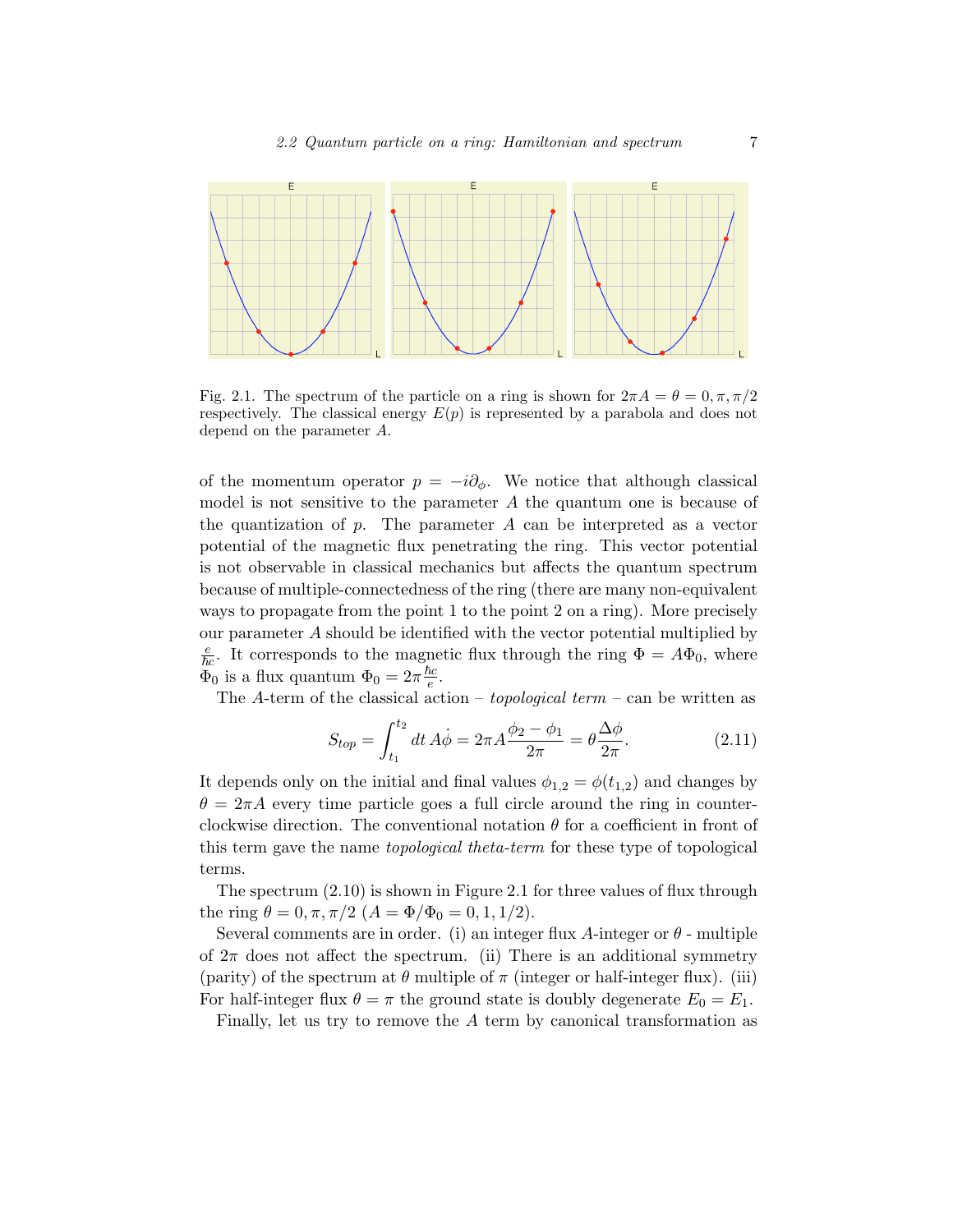in classical case. We make a gauge transformation  $\psi \to e^{iA\phi}\psi$  and obtain  $p \to p + A$  and  $H = \frac{1}{2M}(-i\partial_{\phi})^2$ . One might think that we removed the effects of the A term completely. However, this transformation changes the boundary conditions of the problem replacing them by *twisted boundary conditions*  $\psi(\phi + 2\pi) = e^{-i2\pi A}\psi(\phi)$ . The eigenfunctions satisfying twisted boundary conditions are  $\psi_m = e^{i(m-A)\phi}$  and produce the same eigenvalues (2.10). We conclude that it is not possible to remove the effects of topological A-term in quantum mechanics. The parameter A can be formally removed from the Hamiltonian by absorbing it into the boundary conditions. This, however, does not change the spectrum and other physical properties of the system.

# 2.3 Quantum particle on a ring: path integral and Wick's rotation

A quantum mechanics of a particle on a ring described by the classical action (2.2) can be represented by path integral

$$
Z = \int D\phi \; e^{iS[\phi]},\tag{2.12}
$$

where integration is taken over all possible trajectories  $\phi(t)$  (with proper boundary values). In this approach the contribution of the topological term to the weight in the path integral is the phase  $e^{i\theta \Delta \phi/(2\pi)}$  which is picked up by a particle moving in the presence of the vector potential.

Let us perform *Wick's rotation* replacing the time by an imaginary time  $\tau = it$ . Then

$$
\int dt \frac{M\dot{\phi}^2}{2} \rightarrow i \int d\tau \frac{M\dot{\phi}^2}{2}, \qquad (2.13)
$$

$$
\int dt \, A\dot{\phi} \quad \rightarrow \quad \int d\tau \, A\dot{\phi}, \tag{2.14}
$$

where in the r.h.s dot means the derivative with respect to  $\tau$ . The path integral (2.12) is then replaced by a Euclidian path integral

$$
Z = \int_{e^{i[\phi(T) - \phi(0)]} = 1} \mathcal{D}\phi \, e^{-S[\phi]},\tag{2.15}
$$

where the action

$$
S = \int_0^\beta d\tau \left[ \frac{M}{2} \dot{\phi}^2 - iA \dot{\phi} \right]. \tag{2.16}
$$

We considered the amplitude of the return to the initial point in time  $\beta$ ,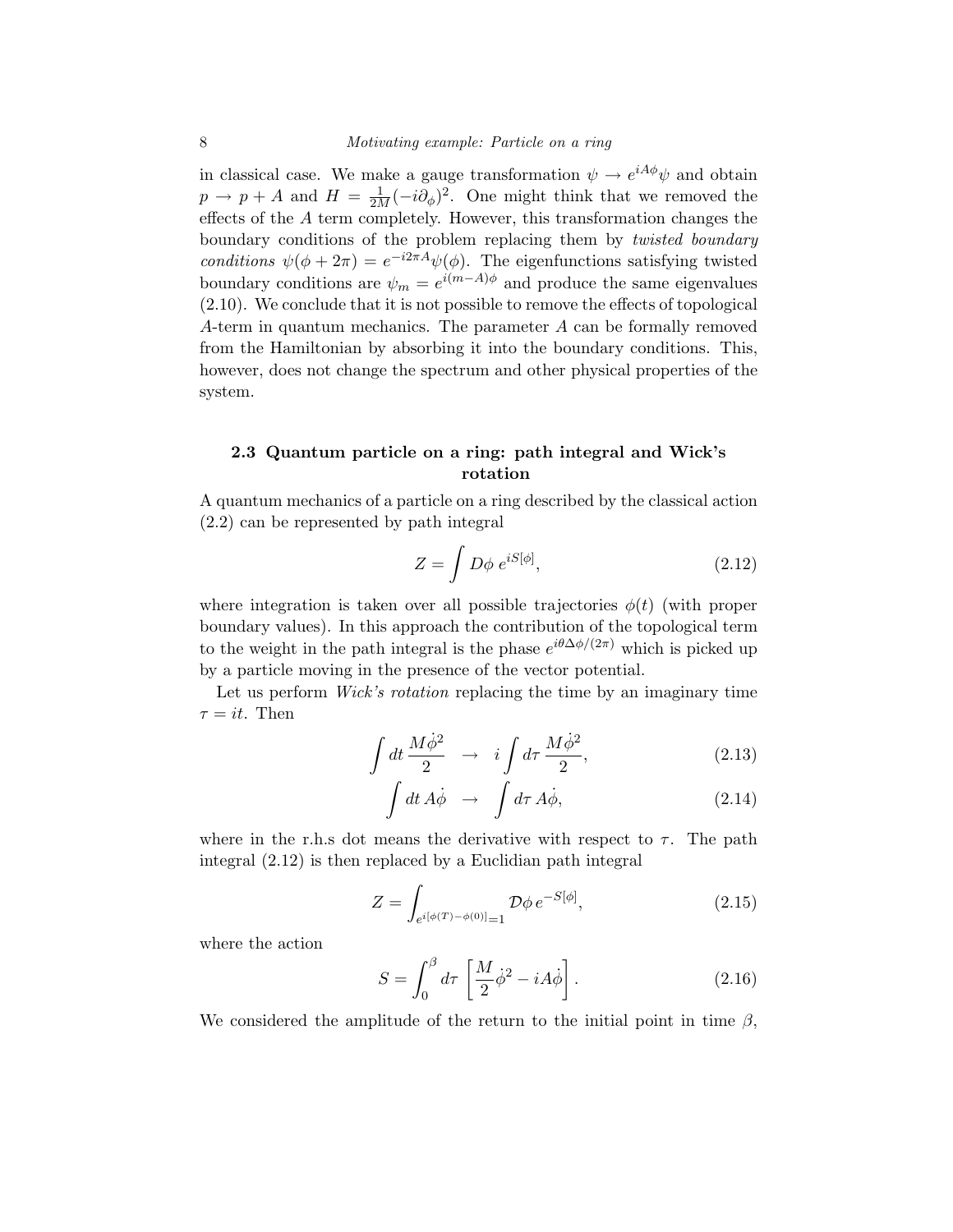i.e.  $0 < \tau < \beta$ . This requires periodic boundary conditions in time  $e^{i\phi(0)} =$  $e^{i\phi(\beta)}.$ 

We notice here that because the A-term is linear in time derivative it does not change its form under Wick's rotation (2.14) and therefore, is still imaginary in Euclidian formulation (2.16). Without imaginary term one can think about  $e^{-S}$  as of Boltzmann weight in the classical partition function.

One can satisfy the boundary conditions as  $\phi(\beta) - \phi(0) = 2\pi Q$  with any integer  $Q$ . We can rewrite the partition function  $(2.15)$  as:

$$
Z = \sum_{Q=-\infty}^{+\infty} e^{i\theta Q} \int_{\phi(\beta) - \phi(0) = 2\pi Q} \mathcal{D}\phi \, e^{-\int_0^{\beta} d\tau \, \frac{M}{2} \dot{\phi}^2}.
$$
 (2.17)

We notice here that  $\theta = 2\pi n$  – multiple of  $2\pi$  – is equivalent to  $\theta = 0$ . Second we notice that the partition function is split into the sum of path integrals over distinct *topological sectors* characterized by an integer number Q which is called the *winding number*. The contributions of topological sectors to the total partition function are weighed with the complex weights  $e^{i\theta Q}$ .

For future comparisons let us write (2.16) in terms of a unit two-component vector  $\vec{\Delta} = (\Delta_1, \Delta_2) = (\cos \phi, \sin \phi), \vec{\Delta}^2 = 1.$ 

$$
S = \int_0^\beta d\tau \left[ \frac{M}{2} \dot{\vec{\Delta}}^2 - iA(\Delta_1 \dot{\Delta}_2 - \Delta_2 \dot{\Delta}_1) \right]. \tag{2.18}
$$

This is the simplest  $(0+1)$ -dimensional  $O(2)$  non-linear  $\sigma$ -model.

# 2.4 Quantum doublet

Let us consider a particular limit of a very light particle on a circle  $M \to 0$ in the presence of half of the flux quantum  $A = 1/2$ ,  $\theta = \pi$ . With this flux the ground state of the system is doubly degenerate  $E_0 = E_1$  and the rest of the spectrum is separated by the energies  $\sim 1/M \to \infty$  from the ground state (2.10). At large  $\beta$  (low temperatures) we can neglect contributions of all states except for the ground state.

We write the general form of the ground state wave function as  $\alpha$  + 1/2 +  $\beta$ | − 1/2\, where | + 1/2\} =  $\psi_0$  and | − 1/2\} =  $\psi_1$ . The ground state space  $(\alpha, \beta)$  coincides with the one for a spin 1/2. One might say that  $(2.15-2.16)$ with  $M \to 0$  realize a path integral representation for the quantum spin  $1/2$ . This representation does not have an explicit  $SU(2)$  symmetry. We will consider an  $SU(2)$ -symmetric path integral representation for quantum spins later.

Meanwhile, let us discuss some topological aspects of a plane rotator problem.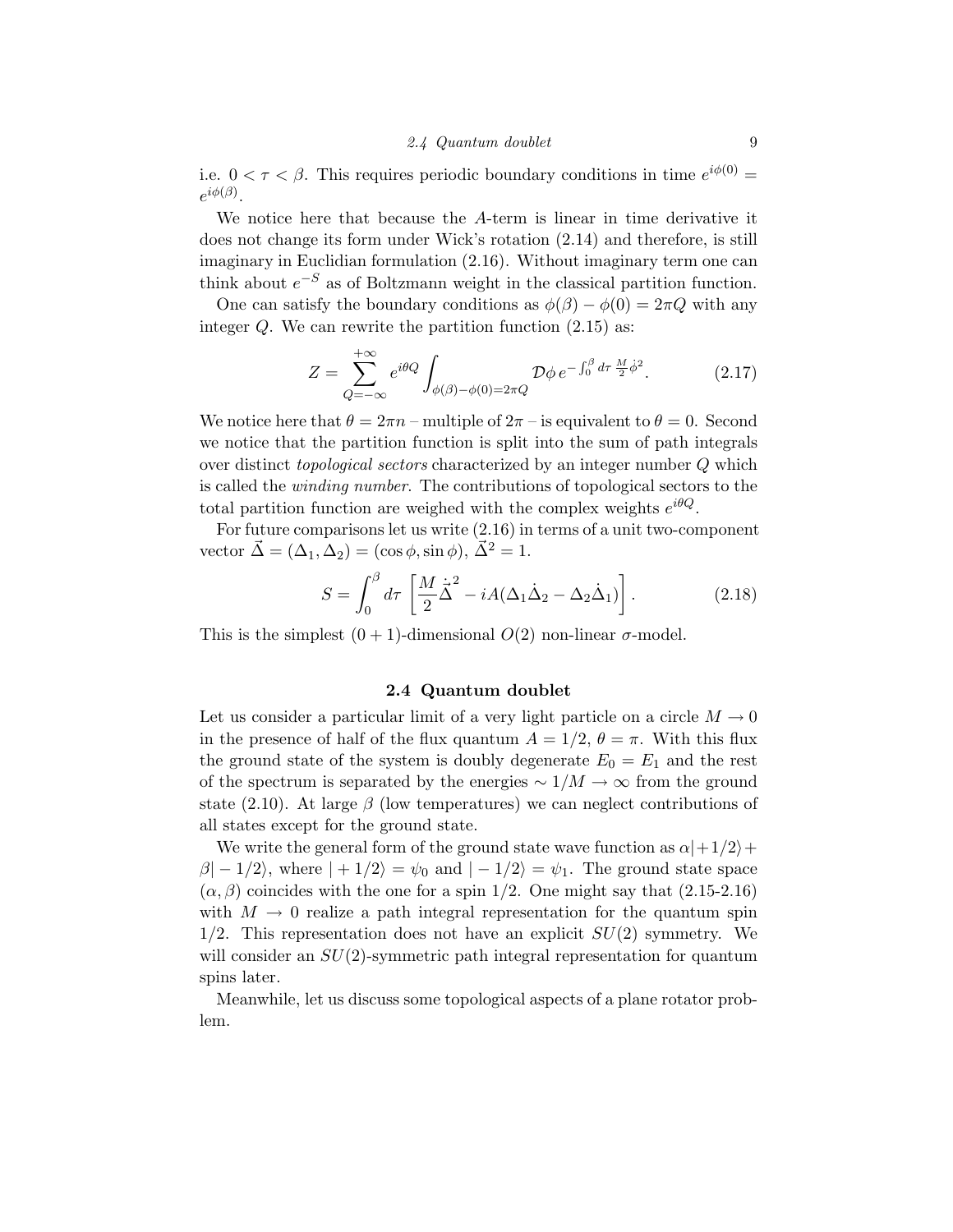#### 2.5 Full derivative term and topology

From a mathematical point of view the motion of a particle on the unit circle with periodic boundary conditions in time is described by a mapping  $\phi(t)$ :  $S_t^1 \to S_\phi^1$  of a circle formed by compactified time  $S_\tau^1 = t \in [0, \beta]$ into a circle  $S^1_{\phi} = \phi \in [0, 2\pi]$ . This mapping can be characterized by integer *winding number*  $Q$  which tells us how many times the image  $\phi$  goes around *target space*  $S^1_\phi$  when variable  $\tau$  changes from 0 to  $\beta$ .

It can be shown that two such mappings  $\phi_1(\tau)$  and  $\phi_2(\tau)$  can be continuously deformed one into another if and only if they are characterized by the same winding number. Therefore, all mappings are divided into topological classes enumerated by  $Q = 0, \pm 1, \pm 2, \ldots$  Moreover, one can define a group structure on topological classes. First we define the *product* of two mappings  $\phi_1$  and  $\phi_2$  as

$$
\phi_2 \cdot \phi_1(\tau) = \begin{cases} \phi_1(2t), & \text{for} \quad 0 < \tau < \beta/2 \\ \phi_1(\beta) + \phi_2(2\tau - \beta), & \text{for} \quad \beta/2 < \tau < \beta. \end{cases}
$$

If  $\phi_1$  belongs to the topological class  $Q_1$  and  $\phi_2$  to  $Q_2$ , their product belongs to the class  $Q_1 + Q_2$ . One can say that the product operation on mappings induces the structure of Abelian group on the set of topological classes. In this case this group is the group of integer numbers with respect to addition. One can write this fact down symbolically as  $\pi_1(S^1) = Z$ , where subscript one denotes that our time is  $S^1$  and  $S^1$  in the argument is our target space. One says that the *first (or fundamental) homotopy group of*  $S<sup>1</sup>$  *is the group of integers*.

There is a simple formula giving the topological class  $Q \in \mathbb{Z}$  in terms of  $\phi(\tau)$ 

$$
Q = \int_0^\beta \frac{d\tau}{2\pi} \dot{\phi}.\tag{2.19}
$$

Let us now assume that we splitted our partition function into the sum over different topological classes. What are the general restrictions on the possible complex weights which one can introduce in the physical problem. One can deform smoothly any mapping in the class  $Q_1 + Q_2$  into two mappings of classes  $Q_1$  and  $Q_2$  which are separated by a long time. Because of the multiplicative property of amplitudes this means that the weights  $W_Q$ associated with topological classes must form a (unitary) representation of the fundamental group of a target space. The only unitary representation of  $Z$  is given by  $W_Q = e^{i \theta Q}$  with  $0 < \theta < 2 \pi$  labelling different representations. In the case of plane rotator these weights correspond to the magnetic flux piercing the one-dimensional ring.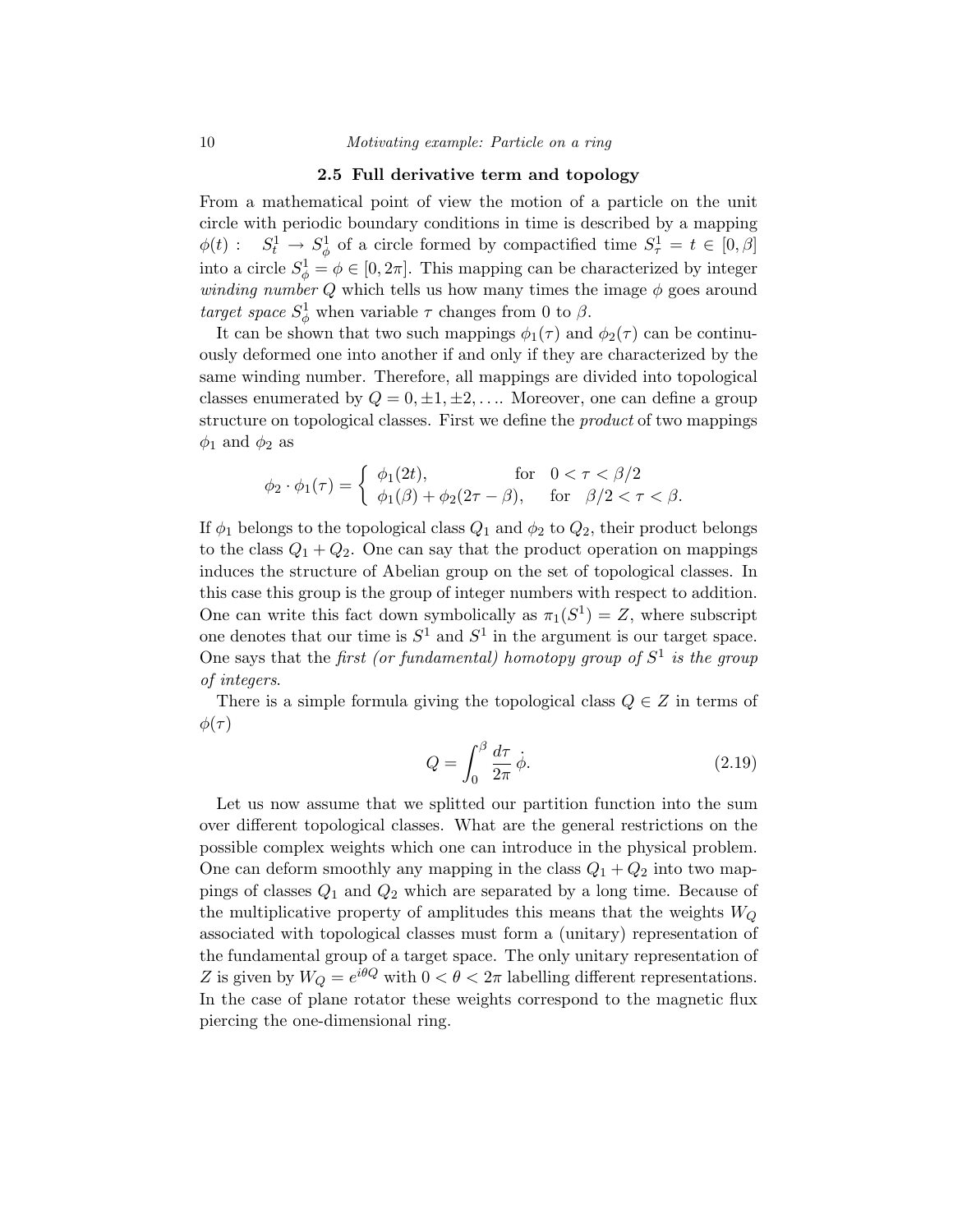In more general case of, say, particle moving on the *manifold* G (instead of  $S^1$ ) we have to consider the fundamental group of our target space  $\pi_1(G)$ , find its unitary representations, and obtain complex weights which could be associated with different topological classes.

#### 2.6 Topological terms and quantum interference

As it can be seen from (2.17) the presence of a topological term in the action  $(\theta \neq 0)$  results in the interference between topological sectors in the partition function. The Boltzmann weight calculated for a trajectory within a given topological sector Q is additionally weighted with complex phase  $e^{i\theta Q}$ . This interference can not be removed by Wick's rotation.

# 2.7 General definition of topological terms

We define generally *topological terms* as the *metric-independent* terms in the action.

A universal object present in any field theory, is the symmetric *stressenergy tensor*  $T_{\mu\nu}$ . It can be defined as a variation of the action with respect to the metric  $g^{\mu\nu}$ . More precisely, an infinitesimal variation of the action can be written as

$$
\delta S = \int dx \sqrt{g} T_{\mu\nu} \delta g^{\mu\nu}, \qquad (2.20)
$$

where  $\sqrt{g} dx$  is an invariant volume of space-time.

It immediately follows from our definition of topological terms that topological terms do not contribute to the stress-energy tensor. If in a field theory all terms are topological we have  $T_{\mu\nu} = 0$  for such a theory. These theories are called topological field theories.

A particular general covariant transformation is the rescaling of time. Topological terms do not depend on a time scale. Therefore, the corresponding Lagrangians are linear in time derivatives. They do not transform under Wick's rotation and are always imaginary in Euclidian formulation. They describe quantum interference which is not removable by Wick rotation.

## 2.8 Theta terms and their effects on the quantum problem

Theta terms are topological terms of particular type. They appear when there exist nontrivial topological textures in space-time. Essentially, these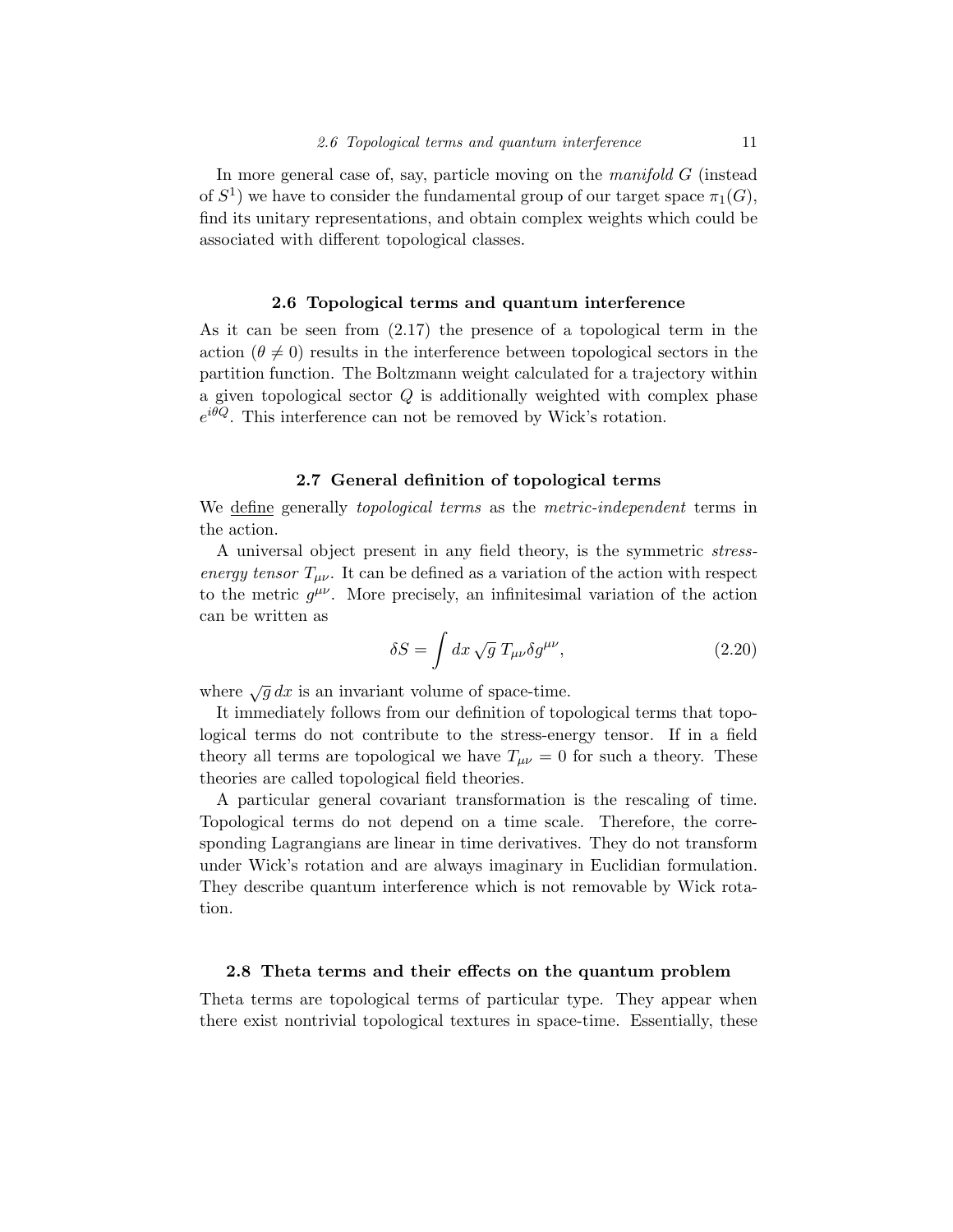terms are just complex weights of different topological sectors in the path integration. We will go over more details on  $\theta$ -terms later in the course.

In addition to being imaginary in Euclidian formulation as all other topological terms  $\theta$ -terms have also some special properties. These properties distinguish them from other types of topological terms. The following is a partial list of the features of topological  $\theta$ -terms and of their manifestations.

- Textures in space-time (integer topological charge  $Q$ )
- Realize irreducible 1d-representations of  $\pi_D(G)$ , where D is the dimension of space-time and  $G$  is a target space
- Quantum interference between topological sectors
- Do not affect equations of motion
- Affect the spectrum of quantum problem by changing quantization rules
- Periodicity in coupling constant  $\theta$
- $\theta$  is not quantized (for  $Q \in Z$ )
- $\theta = 0, \pi$  an additional (parity) symmetry
- $\theta = \pi$  degeneracy of the spectrum. Gapless excitations.
- Equivalent to changes in boundary conditions.
- $\bullet$   $\theta$  is a new parameter which appears from the ambiguity of quantization of the classical problem for multiply-connected configurational space.

## 2.9 Exercises

Exercise 2.1: Particle on a ring, path integral The Euclidian path integral for a particle on a ring with magnetic flux through the ring is given by

$$
Z = \int \mathcal{D}\phi \; e^{-\int_0^\beta d\tau \left(\frac{m\dot{\phi}^2}{2} - i\frac{\theta}{2\pi}\dot{\phi}\right)}.
$$

Using the decomposition

$$
\phi(\tau) = \frac{2\pi}{\beta} Q\tau + \sum_{l \in \mathbf{Z}} \phi_l e^{i\frac{2\pi}{\beta}l\tau}
$$

rewrite the partition function as a sum over topological sectors labeled by winding number  $Q \in \mathbf{Z}$  and calculate it explicitly. Find the energy spectrum from the obtained expression.

*Hint*: Use summation formula

$$
\sum_{n=-\infty}^{+\infty} e^{-\frac{1}{2}An^2 + iBn} = \sqrt{\frac{2\pi}{A}} \sum_{l=-\infty}^{+\infty} e^{-\frac{1}{2A}(B - 2\pi l)^2}.
$$